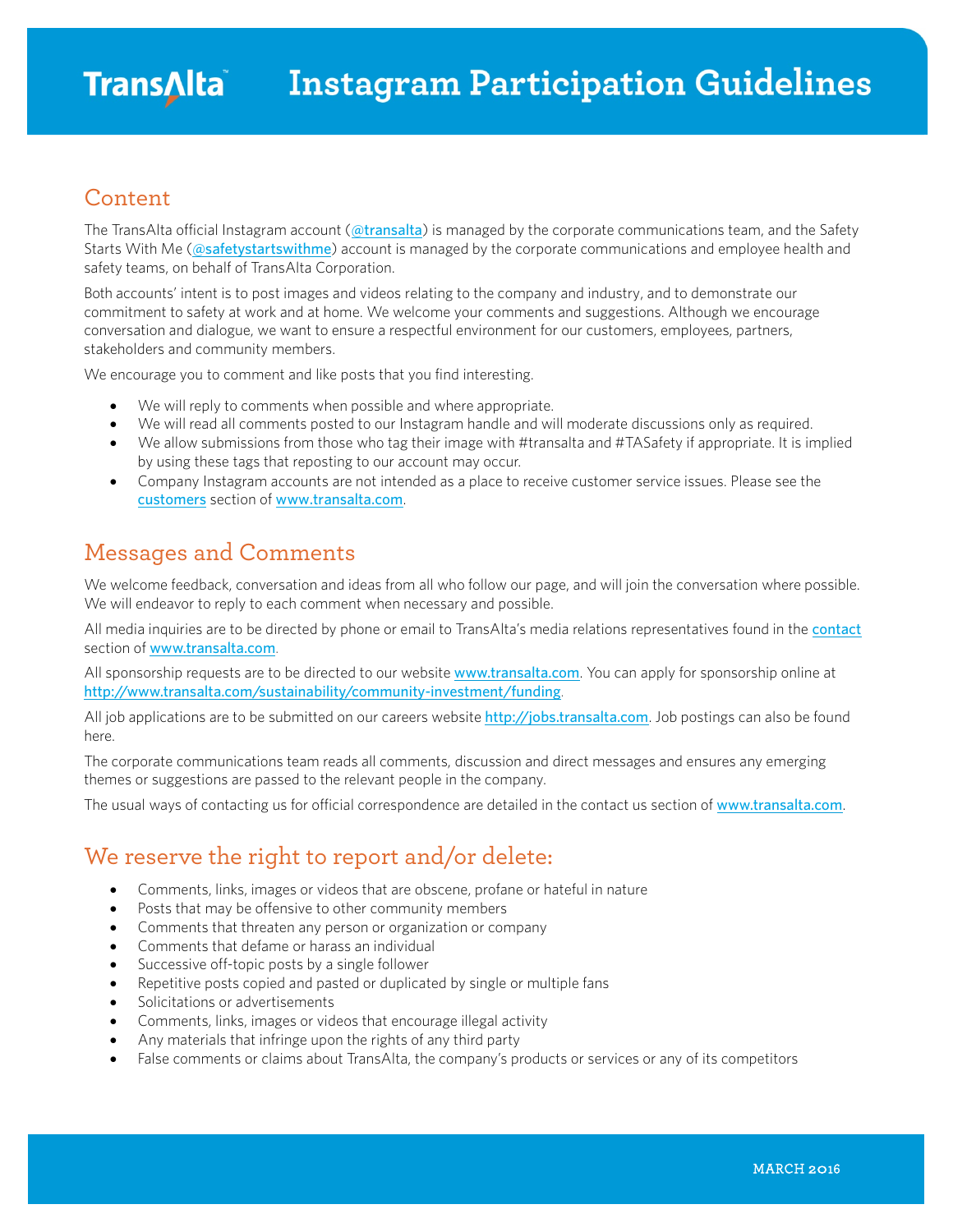## We reserve the right to block:

• Members who continuously violate the above points

## Community Responsibilities and Terms of Use

By being a member of our Instagram community, you understand and agree that:

Your use of the site, including any content you submit, will comply with all applicable laws (including but not limited to laws governing competition, trade, false advertising and export control) and these Terms of Use.

- You will not impersonate any other person or submit content on behalf of any other person or entity.
- You will not submit content in exchange for payment or consideration received from any third party. You will not collect information about other Site users without their consent.
- You will treat other Site users with respect.
- You will not submit any content that:
	- a. Infringes on the intellectual property rights or other rights of any person or entity;
	- b. Intentionally interferes with the site's operation; Violates any person's privacy or publicity rights or breaches any duty of confidentiality that you owe to anyone or provides any non-public information about TransAlta Corporation, its company subsidiaries, or any other company or person without authorization;
	- c. Is harassing, defamatory, abusive, pornographic, obscene or otherwise objectionable (in our sole judgment);
	- d. Contains or installs any viruses, worms, bugs, Trojan horses or other code, files or programs designed to, or capable of, disrupting, damaging or limiting the functionality of any software or hardware; or
	- e. Contains false or deceptive language, unsubstantiated or comparative claims regarding our or another's company, third party advertising, spam, chain letters, or any other solicitation, including solicitation of lawsuits. Links that connect to commercial websites will not be considered unauthorized solicitations unless the link or the website content appears to be intended as a means of solicitation or part of an "affiliate" program as determined by TransAlta Corporation in its sole discretion.

## Disclosure of Material Information

TransAlta will not discuss material information that is not already publicly disclosed. TransAlta does not discriminate among recipients of public information. TransAlta will provide the same public information that has been provided to financial analysts or portfolio managers to shareholders, individual investors, reporters or others.

## Legal Notices, Copyright and Privacy

TransAlta is a publicly-traded company, operating in a regulated industry. Therefore, comments pertaining to any ongoing legal matters or regulatory issues specific to TransAlta will not be posted. Information about our policies concerning content ownership and privacy as well as our responsibility for the accuracy of comments posted on this site can be found in the company's Code [of Conduct](http://www.transalta.com/about-us/governance/corporate-code-conduct) section of our website, [www.transalta.com](http://www.transalta.com/).

# Ethics Helpline

To help our employees, vendors, clients and members of the general public assess these issues and address their concerns; TransAlta has launched a confidential ethics [helpline](http://www.transalta.com/utility/ethics-helpline). It can be used to report suspected violations or raise concerns about anything you believe to be contrary to TransAlta policy or the company's Code [of Conduct](http://www.transalta.com/about-us/governance/corporate-code-conduct). For more information, visit: <http://www.transalta.com/utility/ethics-helpline>.